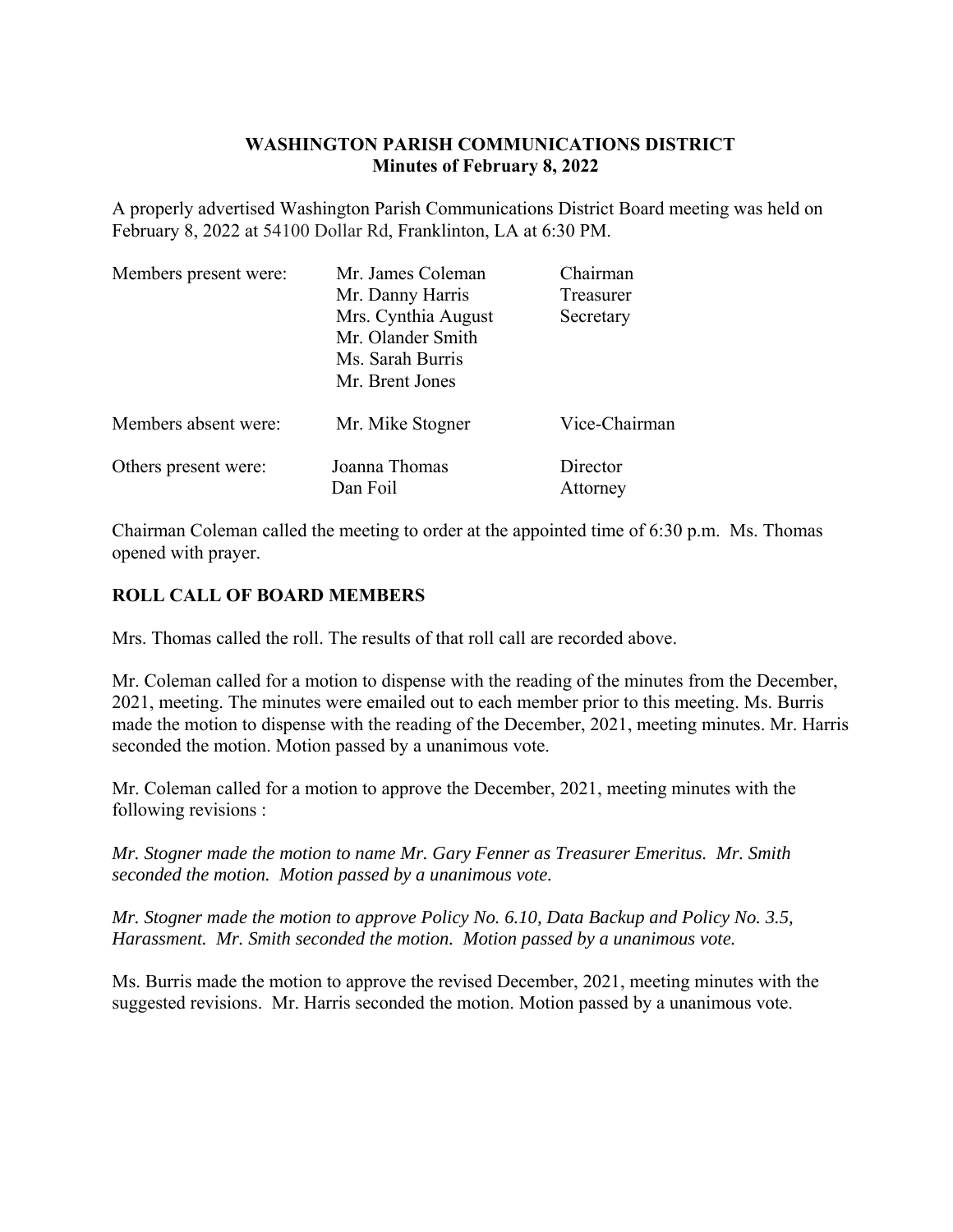### **ELECTION OF OFFICERS**

Ms. August made the motion to re-appoint the 2021 officers for the year of 2022. Mr. Smith seconded the motion. Motion passed by a unanimous vote.

#### **DIRECTOR'S REPORT**

This office has been active during the month of December and January with both the normal daily operational issues of the office plus supporting our special projects

#### *Daily Operational Issues*

All dispatch positions are up and running.

For the month of December we issued 15 new addresses they were:

| Franklinton      | 08 |
|------------------|----|
| <b>B</b> ogalusa | 02 |
| Pine             | 01 |
| Varnado          | 02 |
| Mt. Hermon       | 02 |
| Total            | 15 |

For the month of January we issued 23 new addresses they were:

| Franklinton     | 11 |
|-----------------|----|
| <b>Bogalusa</b> | 01 |
| Pine            | 08 |
| Mt. Hermon      | 02 |
| Angie           | 01 |
| Total           | 23 |

We have a public safety related road name change request to be reviewed tonight.

Hancock Whitney Bank requests that the Board pass a motion to remove Mr, Gary Fenner from the checking account signature card and to add Mr. Danny Harris.

Ms. Moore and Ms. Jones continue to work on the mapping.

The accounting system is working well. Mr. Coleman and I continue to input the monthly financial data. Mrs. Moore continues to do the addressing and both MS Moore and MS Jones continuing to work on map updates on a daily basis.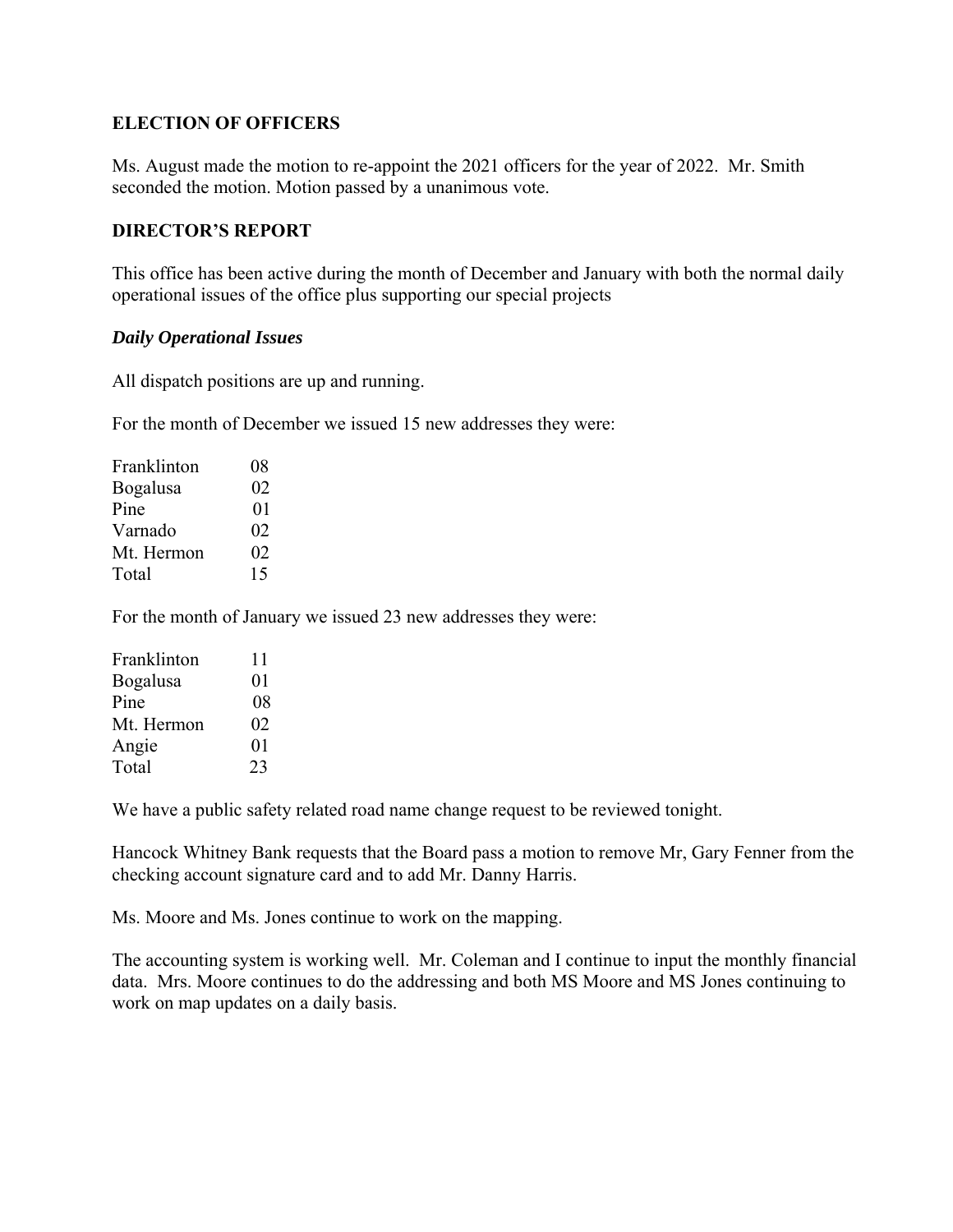### *Special Projects*

- 1. The project to utilize the new map data field collection system has been completed and is operating satisfactorily.
- 2. An emergency responder map is currently being available on (1) a searchable ESRI web site and (2) in pdf form on the Communications District web site. This has been demonstrated and reviewed with David Marcus and Dillon Kent from Northshore EMS.
- 3. Dillon Kent from Northshore EMS has been given login credentials to enable their dispatchers to receive real time location data and mapping information for cell phonr 9-1-1 callers from RapidSOS.
- 4. The large map printer has been installed and is operating satisfactorily.

These have been an interesting and productive month for our office. I would like to thank the board for their support and inputs.

Mr. Coleman called for any questions concerning the Director's Report. Hearing none, Mr. Coleman called for a motion to accept and approve the Director's report. Mr. Harris made the motion to accept and approve the Director's Report as given. Ms. August seconded the motion. Motion passed by a unanimous vote.

## **CHAIRMAN'S REPORT**

#### **Public 911 Education**

The site was visited by 385 new users with 300 page hits in January which unchanged from the previous month. Foreign users were from Bangladesh, China, Italy, Ukraine, and Canada.

## **Special Projects**

- Weekly review of ongoing technical issues continue.
- Preparation for the 2022 hurricane season:
	- o Repairs to bunker roof completed at no cost
	- o Two year change out of diesel fuel completed
	- o Adjustments to the Verizon Broadband interface complete
	- o Adjustments to the telephone and broadband failover software completed
	- o Remote control of satellite system completed
	- o Remote control of radio systems in 2022 capital budget
	- o Protect building air intake louvers in 2022 capital budget
	- o Install generator transfer switch in 2022 capital budget
	- o Adjust guy wire tension in 2022 non capital budget
	- o Install replacement antennas and lightning rod in 2022 non capital budget
	- o Perform generator yearly maintenance in 2022 non capital budget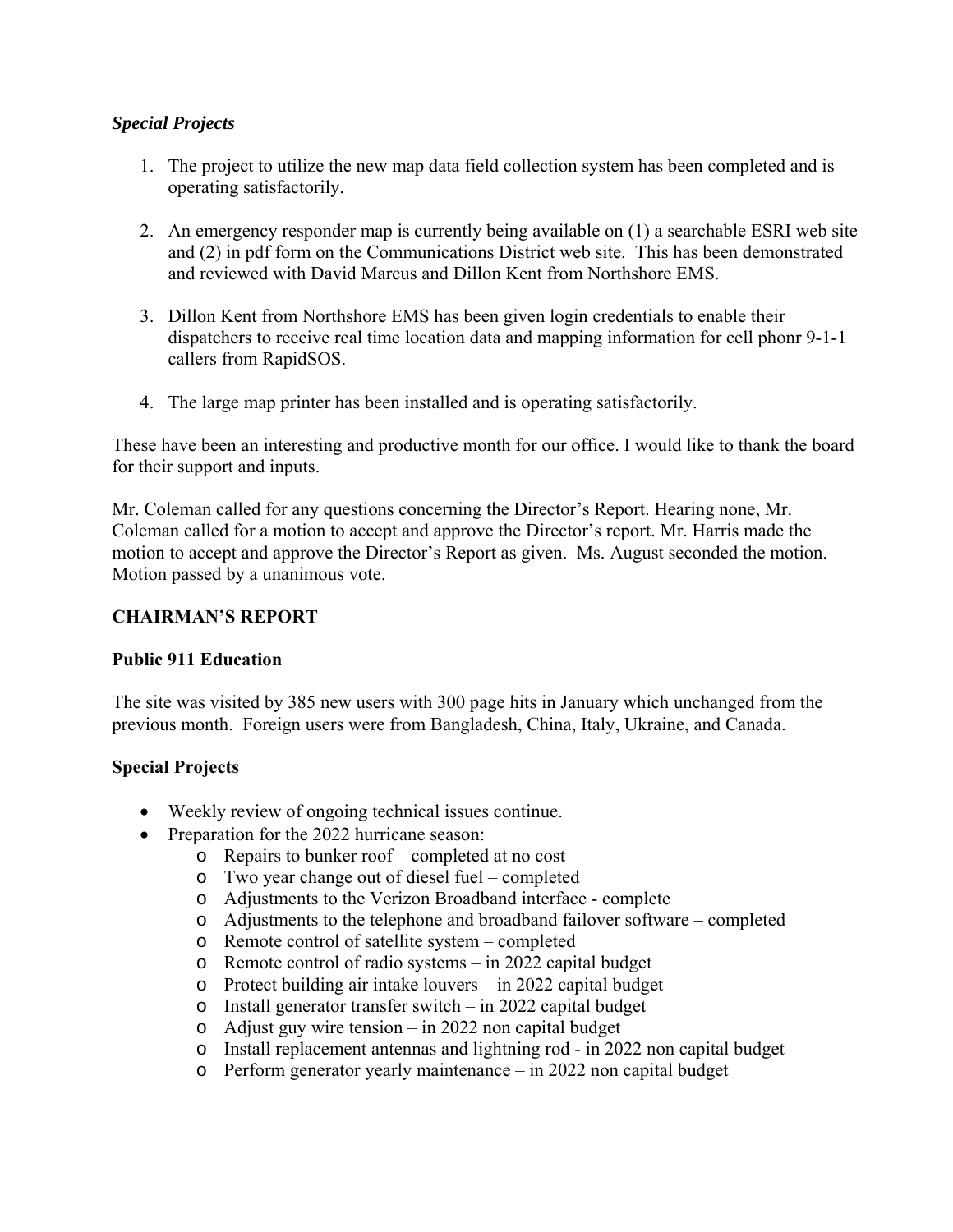### **Other Business**

- Cyber security remains a high priority item given the nature of our systems and the new emphasis by the legislative auditor on data backup.
	- o Improve Cyber Security System in 2022 non capital budget

### **2022 Projects**

### **Capital**

| Install Building Air Intake Hoods |        |
|-----------------------------------|--------|
| Install Remote Radio Control      | 8.500  |
| Install Generator Transfer Switch | 15.000 |

### **Non Capital**

| <b>Adjust Guy Wire Tension</b>                 | 5,000                 |
|------------------------------------------------|-----------------------|
| Install Replacement Antennas and Lightning Rod | 4.000                 |
| Perform Generator Maintenance                  | $\frac{\$}{\$}$ 3.000 |
| <b>Improved Cyber Security System Software</b> | $$3,000$ per year     |

### **Future Projects**

| Building Expansion, Bunking and Feeding Safe Room | $$1,500,000$ (Grant) |
|---------------------------------------------------|----------------------|
| Franklinton Bunker                                | 500,000<br>S         |
| Replace Franklinton tower                         | 135,000<br>S         |
| <b>Security Fencing</b>                           | 170,000              |
| Replace 25 Year Old Vehicle                       | 32,000               |
| Replace 8 year old Audio Visual System            | 130,000              |
| Replace 8 year old Telephone System               | 50,000               |
| Replace EOC Tower Lighting System                 | 30,000               |

Mr. Coleman called for any questions concerning the Chairman's Report. Hearing none, Mr. Coleman called for a motion to accept and approve the Chairman's report. Ms. Burris made the motion to accept and approve the Chairman's Report as given. Mr. Smith seconded the motion. Motion passed by a unanimous vote.

## **TREASURER'S REPORT**

Mr. Harris reviewed the December, 2021 and the January, 2022, financial statements, the income and budget statements, the check register, the cash receipts, cash disbursements, the account reconciliation statement, the YTD spending compared to the 2021/2022 budget, the 911 funds statement and a recommendation to move \$ 60,000 from the checking account into the LAMP Restricted Capital Funds account.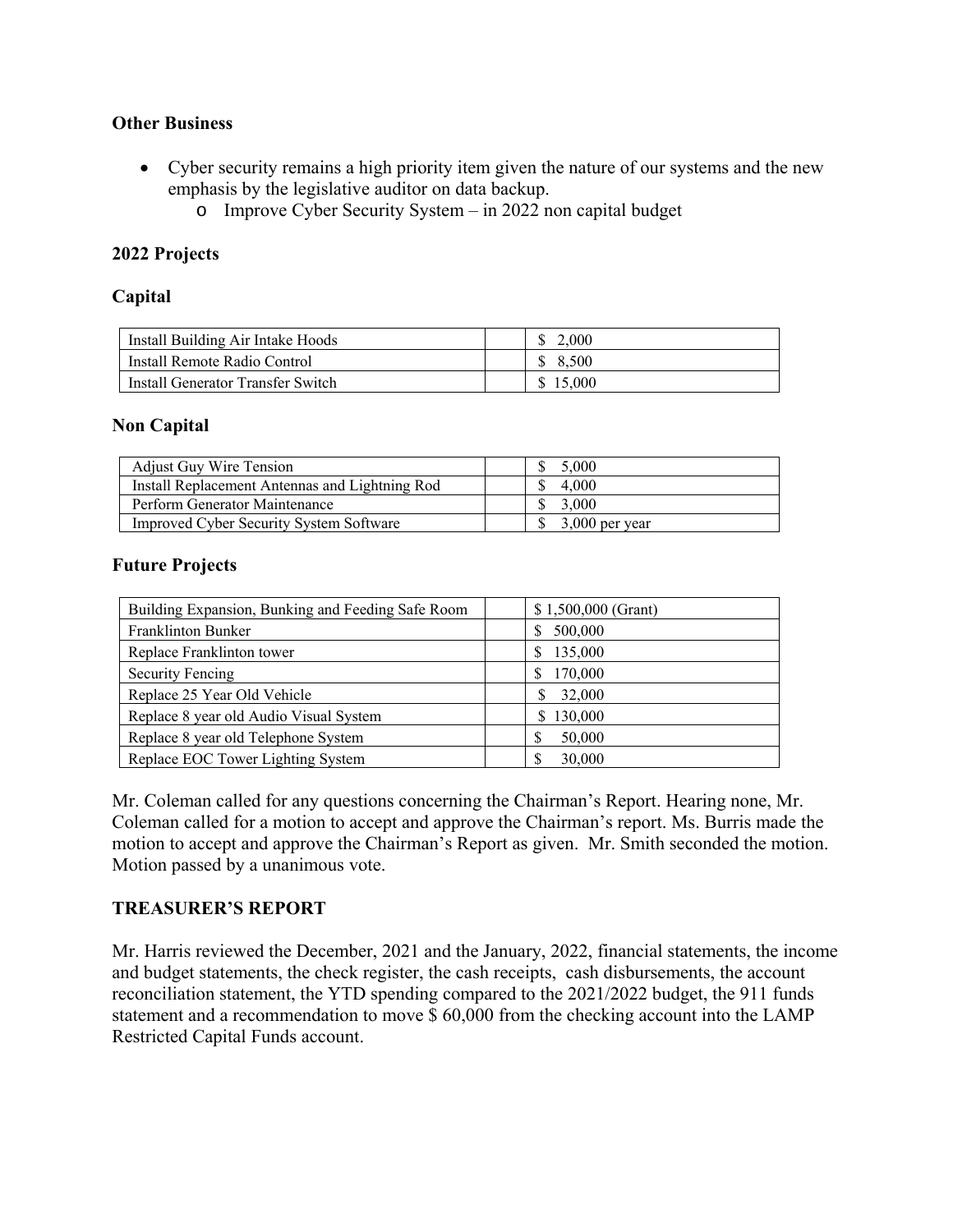Mr. Coleman called for a motion to accept and approve the Treasurer's report, the December, 2021, and the January, 2022, financial statements, income and budget statements, the check register, the cash receipts, cash disbursements, the account reconciliation statement, the YTD spending compared to the 2021/2022 budget, the 911 funds statement and a recommendation to move \$ 60,000 from the checking account into the LAMP Restricted Capital Funds account.

Mr. Smith made the motion to accept and approve the Treasurer's report, the December, 2021, and the January, 2022, financial statements, income and budget statements, the check register, the cash receipts, cash disbursements, the account reconciliation statement, the YTD spending compared to the 2021/2022 budget, the 911 funds statement and to move \$ 60,000 from the checking account into the LAMP Restricted Capital Funds account. Ms. Burris seconded the motion. Motion passed by a unanimous vote.

# **OLD/NEW BUSINESS**

Mr. Harris made the motion to approve the Public Safety Petition to change the road name of a portion of Roberts Road (from John D. Wood Rd to the lake) to Mark Newman Dr. Mr. Smith seconded the motion. Motion passed by a unanimous vote.

Ms. Burris made the motion to approve the proposed 2022 capital and non-capital budget contained within the Chairman's Report. Mr. Smith seconded the motion. Motion passed by a unanimous vote.

Ms. Burris made the motion to remove Mr, Gary Fenner from the checking account signature card at Hancock Whitney Bank and to add Mr. Danny Harris to the signature card. Ms. August seconded the motion. Motion passed by a unanimous vote.

Minda Raybourn of Minda B. Raybourn CPA gave a summary report on the Financial Audit for the year of 2020 and an Overview of Financial Projection for the Washington Parish Communications District. Included in this overview was a projection or estimate for 2021 through 2025 of operating revenues and expenditures, change in net position, debt payment, and net funds available for use.

Based on this Financial Projection it was observed by Ms. Raybourn that:

- 1. The resulting restricted capital fund balance will not be adequate to fund the currently approved capital projects.
- 2. The District may wish to reclassify a portion of the restricted capital fund as "restricted emergency repair funds" to be available for unexpected equipment replacement or repair.
- 3. Expected Revenues will not be sufficient to fund the projected operational costs of the District beyond 2025. The District should begin the development of a strategic plan to reduce operating costs and/or increase revenues as appropriate.